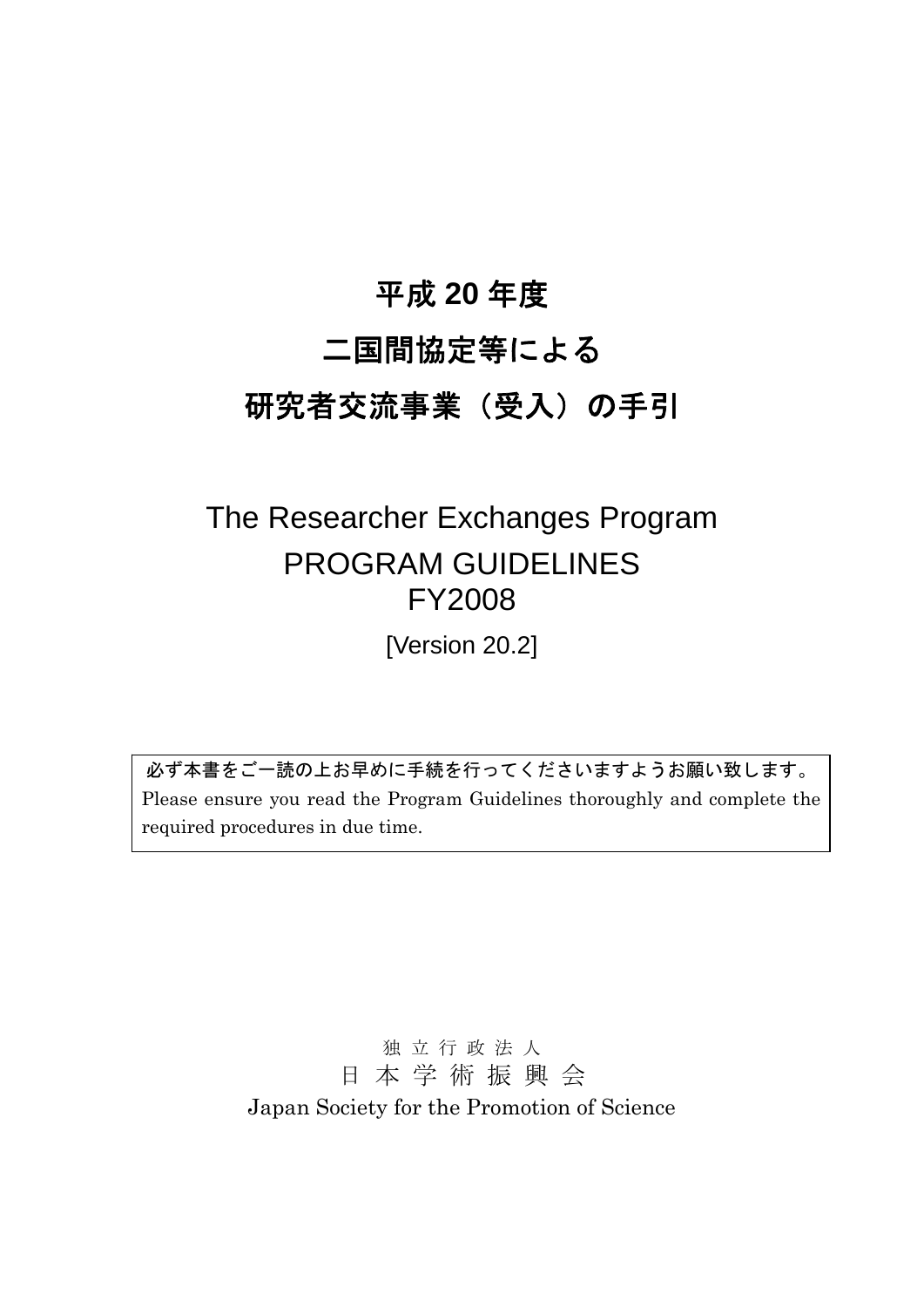# CONTENTS (ENGLISH/英語)

| I  | <b>BASIC STIPULATIONS</b>                                                | 頁       |
|----|--------------------------------------------------------------------------|---------|
|    | 1. PROVISIONS · · · · · · · · · · · · · · ·                              | $E-1$   |
| 2. | AIM OF THE PROGRAM AND FINANCIAL SUPPORT                                 |         |
| З. | OBLIGATIONS OF VISITING RESEARCHERS                                      |         |
| 4. | REQUESTS TO HOST RESEARCHERS $\cdots$                                    | $E-2$   |
|    | 5. COMMUNICATION BETWEEN RESEARCHERS                                     |         |
|    | 6. ID NUMBER                                                             |         |
|    |                                                                          |         |
| II | PROCEDURAL PROVISIONS                                                    |         |
|    |                                                                          |         |
|    | (1) Operating Procedures prior to Acceptance under the Program           |         |
|    | (2) Securing Domicile                                                    |         |
|    | (3) Obtaining a Visa $\cdot \cdot$                                       | $E - 4$ |
|    | (4) Procedure for Receiving Initial Allowances                           |         |
|    |                                                                          |         |
|    |                                                                          | $E-5$   |
|    | (1) Submission of "Notice of Arrival"                                    |         |
|    | (2) Receiving Allowances                                                 |         |
|    | (3) Alien Registration                                                   |         |
|    | .<br>(4) Insurance $\cdot \cdot \cdot \cdot \cdot \cdot$                 | $E-6$   |
|    | (5) Change of the Period of Stay and Withdrawal                          |         |
|    |                                                                          |         |
|    | 3. PRE/POST-DEPARTURE PROCEDURES · · · · · · · · · · · · · · · · · E-8   |         |
|    | (1) Submission of "Notice of Departure from Japan"                       |         |
|    | (2) Submission of "Research Report"                                      |         |
|    | (3) Submission of Documents to Receive Host's Cooperation Allowance      |         |
|    | <b>FINANCIAL PROVISIONS</b>                                              |         |
| Ш  | 1. COVERAGE OF VISITING RESEARCHER'S EXPENSES $\cdots \cdots \cdots$ E-9 |         |
|    | 2. COVERAGE OF HOST RESEARCHER'S EXPENSES E-10                           |         |
|    |                                                                          |         |
| IV |                                                                          | - 12    |
|    |                                                                          |         |
| V  |                                                                          | - 15    |
|    |                                                                          |         |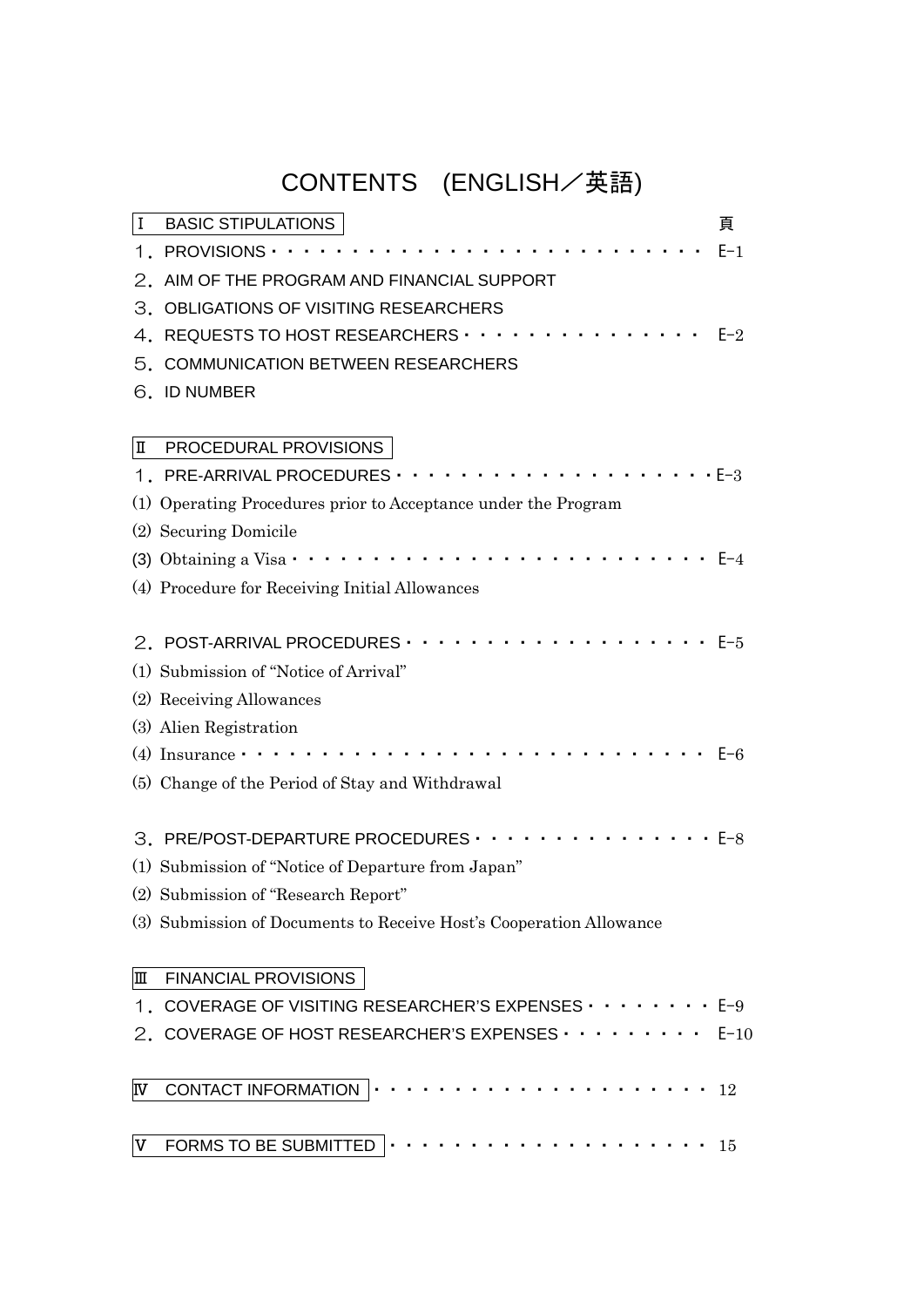## Ⅰ BASIC STIPULATIONS

#### 1.PROVISIONS

This booklet, "Program Guidelines," provides details of the terms and procedures of the Researcher Exchange Program, one of the bilateral collaboration programs of the Japan Society for the Promotion of Science (JSPS). "Visiting Researcher" and his/her Japanese "Host" researcher are requested to read carefully each item in this booklet.

This booklet consists of two parts, one written in Japanese and the other in English. If any differences in wording or interpretation should occur between the two parts, the Japanese part will take precedence.

#### 2. AIM OF THE PROGRAM AND FINANCIAL SUPPORT

This program is designed to promote scientific exchanges between Japan and counterpart countries in accordance with agreements or memoranda of understanding that JSPS has concluded with science-promotion organizations in those countries. The sending country nominates visiting researchers, who are dispatched upon the receiving country's acceptance. JSPS and its counterpart organizations provide financial assistance for supporting Visiting Researchers' stays in Japan for the purpose of conducting research activities. These guidelines apply to bilateral programs in which the sending countries (counterpart organizations) cover the Visiting Researchers' international transportation and JSPS pays their maintenance allowance while in Japan.

Research work conducted under this program in Japan is not considered to be gainful employment. Visiting Researchers, therefore, are not considered to receive remuneration, wage or salary from JSPS.

## 3.OBLIGATIONS OF VISITING RESEARCHERS

- (1) During their stays in Japan, Visiting Researchers are obliged to abide by the laws and ordinances of Japan and the rules and regulations of the host institution.
- (2) You must, as a rule, reside in Japan during the term of your tenure under the program, and depart Japan on the expiration date of your tenure. If you wish to take a temporary leave of absence from Japan during your tenure or remain in Japan after your tenure, you must do so following the rules provided in Chapter  $\mathbb{I}$  2(5) of these Guidelines.
- (3) You must submit the required documents or notices to JSPS via your Host. For further details, please see Chapter II, "Procedural Provisions" of these Guidelines.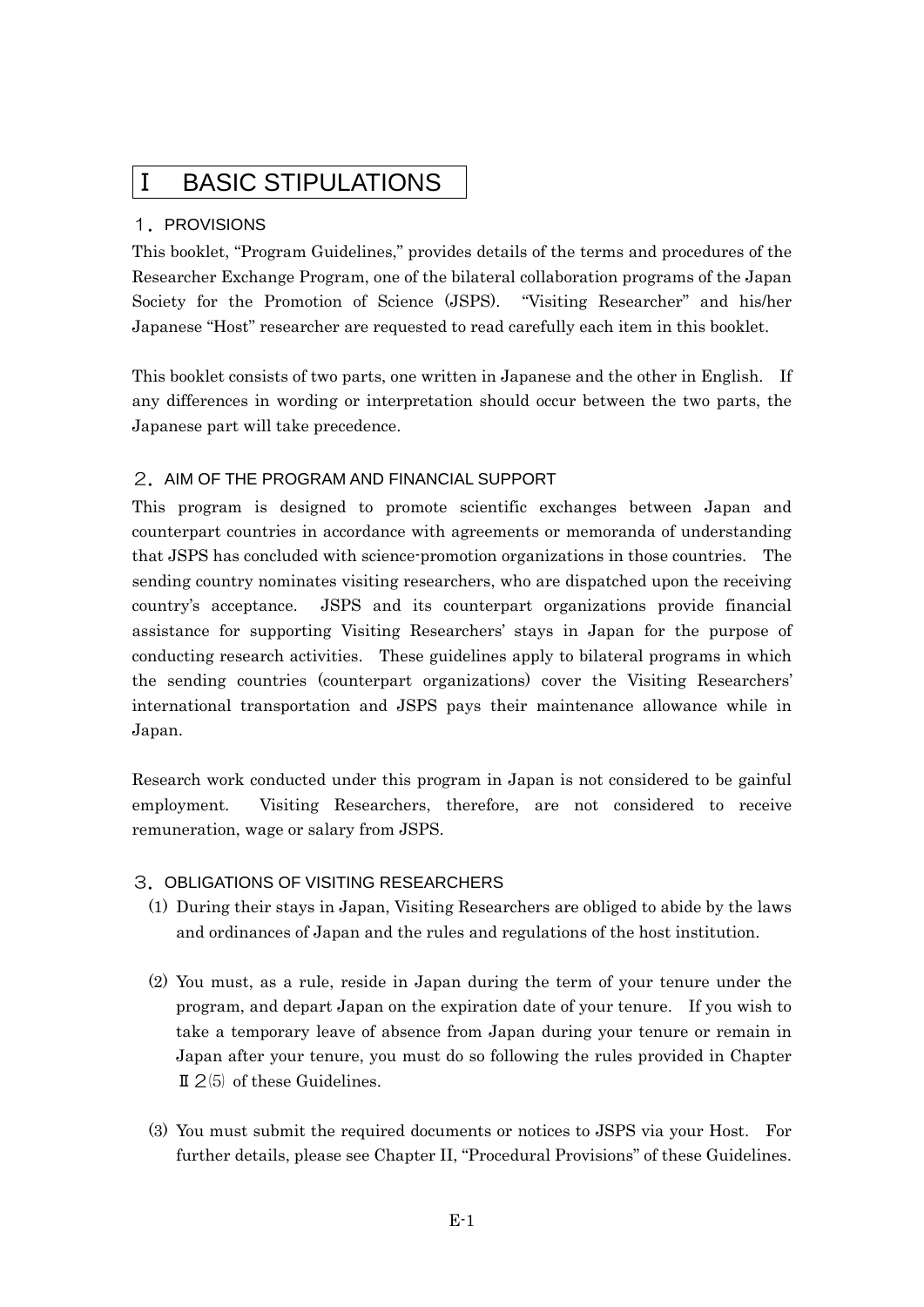(4) If you publish research results obtained under this program in scientific journals or other literature, or give lectures or presentations during your tenure, be sure to indicate that support is provided you under the Researcher Exchange Program by JSPS and its counterpart organization(s).

## 4. REQUESTS TO HOST RESEARCHERS

JSPS requests Hosts to provide the following support for Visiting Researchers:

- (1) To prepare a space for the Visiting Researcher and arrange the facilities and equipment required for him/her to carry out smoothly the collaborative research. Please do so in cooperation with the administrative office of the host institution
- (2) To provide the Visiting Researcher with pre-departure assistance, arrange his/her domicile, and offer consultation on daily life in Japan. Please do so in cooperation with the administrative office of the host institution
- (3) To help the Visiting Researcher submit necessary documents and forms to JSPS

## 5.COMMUNICATION BETWEEN RESEARCHERS

Prior to Visiting Researchers coming to Japan, close contact should be established between them and their Hosts both with regards to the research schedule and preparations for living in Japan. This should include the following:

| Overall research plan and activities                                            |
|---------------------------------------------------------------------------------|
| Visiting Researcher's transportation from port of entry to destination in Japan |
| Visiting Researcher's research travel within Japan (if any)                     |
| Visiting Researcher's accommodations during his/her stay                        |
| Documents that the Visiting Researcher will need when applying for a visa       |

## 6.ID NUMBER

JSPS assigns each Visiting Researcher an ID number, which is shown in the Invitation Letter. Visiting Researchers are requested to use their ID number when corresponding with JSPS.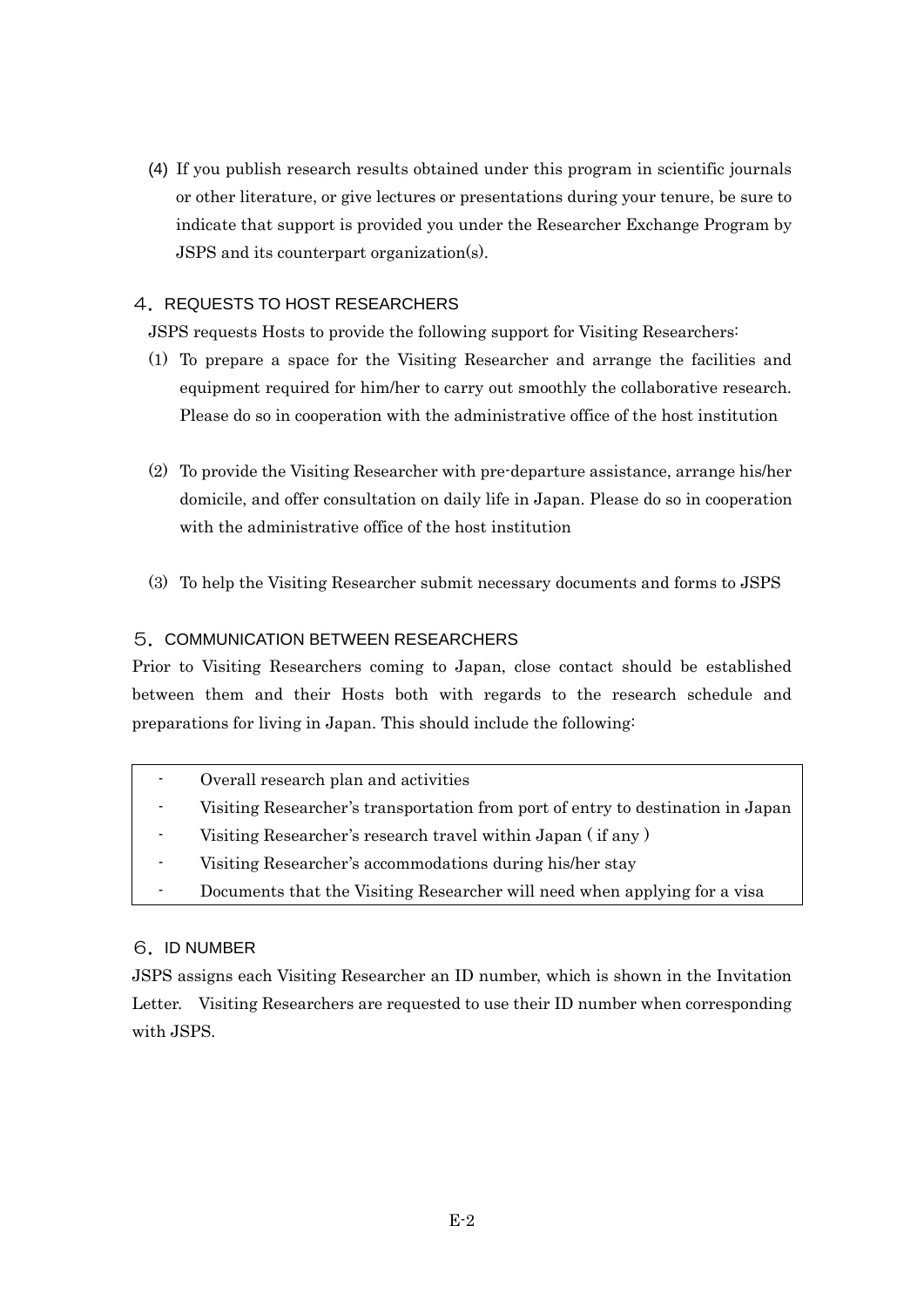## Ⅱ PROCEDURAL PROVISIONS

#### 1.PRE-ARRIVAL PROCEDURES

(1) Operating Procedures prior to Acceptance under the Program

- a. The sending counterpart organization nominates Visiting Researchers to JSPS using their Form of Proposals.
- b. JSPS contacts the Host with whom the Visiting Researcher wishes to do research and confirms whether s/he is willing to accept the applicant. The Host, then, submits a Notice of Acceptance (form provided separately by JSPS).
- c. After receiving the Host's acceptance, JSPS sends a Request for Acceptance to the head of host institution, a letter of acceptance to its counterpart organization, and an Invitation Letter to the Visiting Researcher.

#### (2) Securing Domicile

It is advisable for the Visiting Researcher and the Host to discuss thoroughly the Visiting Researcher's domicile needs and to secure his/her domicile prior to starting research in Japan. Please note that JSPS does not act as a mediator in house hunting or provide housing information.

House and apartment rental in Japan can be expensive, particularly in large cities such as Tokyo, Osaka and Kyoto. Furthermore, when signing a rental agreement, it may be necessary to pay the landlord a refundable deposit (shiki-kin) and non-refundable "key money" (*rei-kin* and/or *kenri-kin*) equivalent to 4-6 months' rent. In addition the real estate agent may charge a fee equivalent to one month's rent. The amounts of this deposit and key money differ somewhat from place to place. Please also note that Japanese houses and apartments normally come unfurnished. It is, therefore, recommended that Visiting Researchers take advantage of living quarters provided for foreign researchers at the host institution or in its vicinity.

When negotiating a rental contract, the Visiting Researcher is advised to ask his/her Host, a Japanese colleague, or an officer at host institution to accompany to the real estate office. The person should also be willing to sign as the guarantor. JSPS can not act as a guarantor for rental agreements.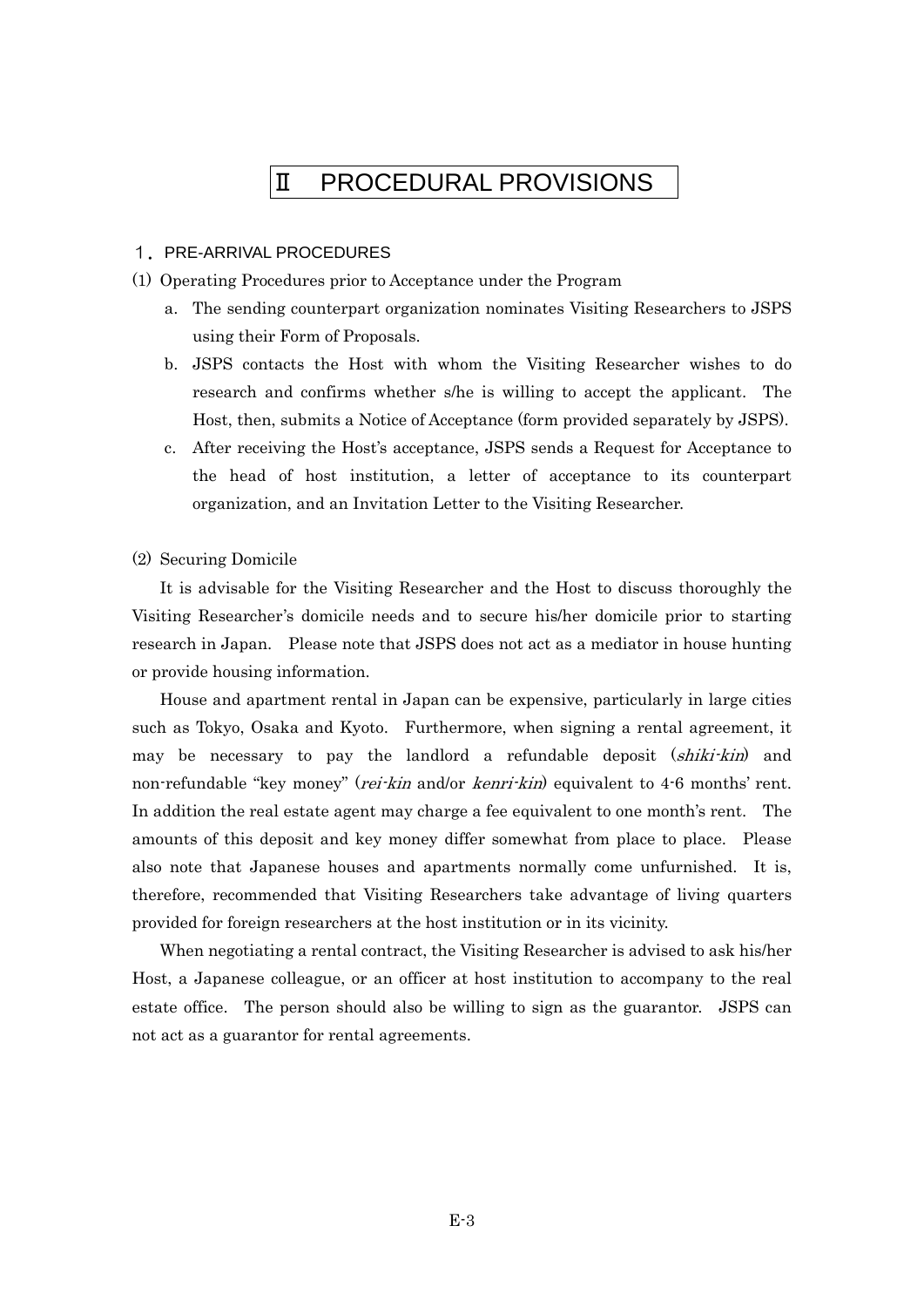#### (3) Obtaining a Visa

Visiting Researchers must possess a valid passport and a visa to enter Japan. However, whose from countries that have a reciprocal visa exemption agreement with Japan do not need to acquire a visa but can apply for landing permission upon arrival so long as their stay is for a short term (generally up to 3 months) and is not for profit-making or paid activities.

 Therefore, Visiting Researchers should ask the nearest Japanese Embassy or Consulate whether or not they need to obtain an entry visa in advance. Those who are required to obtain a visa must submit the necessary visa application. Upon arriving in Japan, the immigration officer at the airport will assign the Visiting Researcher a visa status. When his/her stay in Japan will be for 3 months or longer, the status assigned will be either "cultural activities," "research," or "professor."

 Visiting Researchers need to handle their own visa application processing; JSPS is not in a position to answer detailed inquiries regarding visa applications. If needed, Visiting Researchers should ask their Hosts to prepare necessary documents for their visa applications.

 As it may take a few months to obtain final approval, Visiting Researchers are advised to apply for visas well in advance of the date of their intended arrival in Japan. Be sure to enter Japan within the period specified in the visa stamp, otherwise the visa will become invalid.

 If a Visiting Researcher will be accompanied by family members, inquiry should be made about their documents as well.

| Forms to be submitted by the Host               | Deadline                      |
|-------------------------------------------------|-------------------------------|
| "Plan of Fellowship Commencement and Receipt of | 1 month prior to the Visiting |
| Allowance (Form $1$ )"                          | Researcher's arrival          |

#### (4) Procedure for Receiving Initial Allowances

 Visiting Researchers need to inform JSPS through their Host in which of the following ways they prefer to receive their initial allowances.

- 1) through the Host's designated bank account
- 2) into their own bank account (when they already have a Japanese account)

In the case of 2), a copy of the page of the Visiting Researcher's bankbook (usually the reverse side of the cover page) showing the registered name of the account (i.e. the Visiting Researcher's name in *katakana*) must be sent along with the form.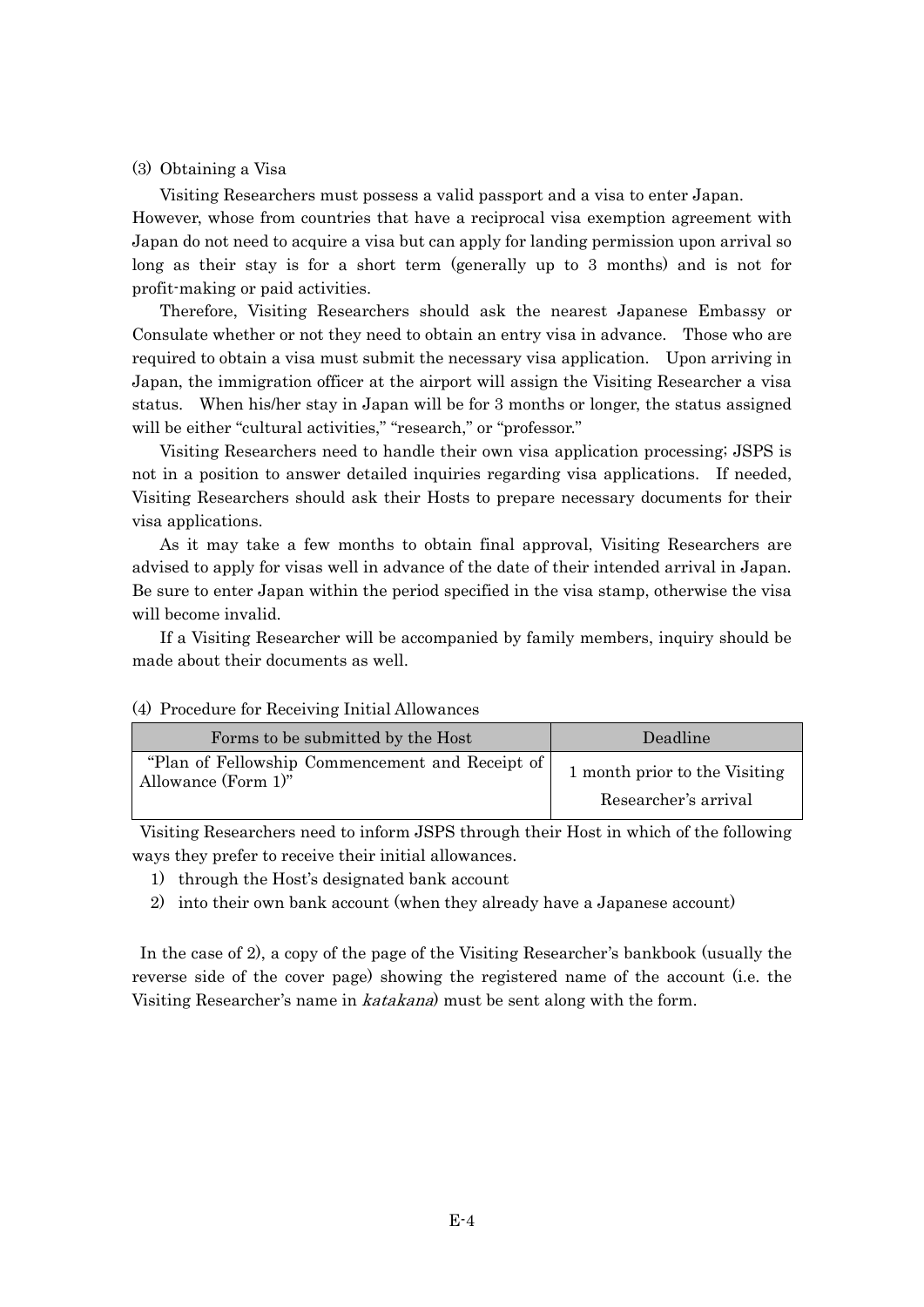#### 2.POST-ARRIVAL PROCEDURES

#### (1) Submission of "Notice of Arrival"

| Forms to be submitted        | Deadline                                           |
|------------------------------|----------------------------------------------------|
| "Notice of Arrival (Form 2)" | Immediately upon the Visiting Researcher's arrival |

All Visiting Researchers are requested to submit Form 2 to JSPS upon their arrival.

#### (2) Receiving Allowances

a. Initial Allowances

| Forms to be submitted | Deadline <sup>'</sup>                     |
|-----------------------|-------------------------------------------|
| "Receipt (Form 3)"    | Immediately upon receiving the allowances |

Visiting Researchers are requested to submit the "Receipt (Form 4)" to JSPS upon receiving their initial allowances. If the Visiting Researcher receives the initial allowance in his/her own account, this procedure is not necessary.

#### b. For Long-Term Stay

| Forms to be submitted                                                                                         | Deadline                                                           |
|---------------------------------------------------------------------------------------------------------------|--------------------------------------------------------------------|
| "Notice of Bank Account (Form 4)"<br>(Attach copy of bankbook with Visiting Researcher's<br>name in katakana) | Immediately upon opening the<br>Visiting Researcher's bank account |

When the Visiting Researcher's tenure is more than a few months, we recommend that the payment of subsequent monthly allowances be remitted into his/her own bank account in Japan. In this case, the Visiting Researcher should open a bank account upon arrival. Each remittance is made at the end of the prior month.

Visiting Researchers should notify JSPS of their bank account in Japan using Form 4. Accompanying the form should be a copy of the page of the bankbook (usually the reverse side of the cover page) showing the registered name of the account (i.e. the Visiting Researcher's name in katakana).

## (3) Alien Registration

Visiting Researchers who will stay in Japan for 90 days or more are obliged to appear in person within 90 days of their arrival date at the office of the city where they reside to apply for an alien registration certificate. Host researchers should make sure that Visiting Researchers comply with this law.

An alien registration card will be issued within 2-3 weeks after registration. The law requires that the card be returned to the immigration officer at the airport when the Visiting Researcher ends his/her residence in Japan.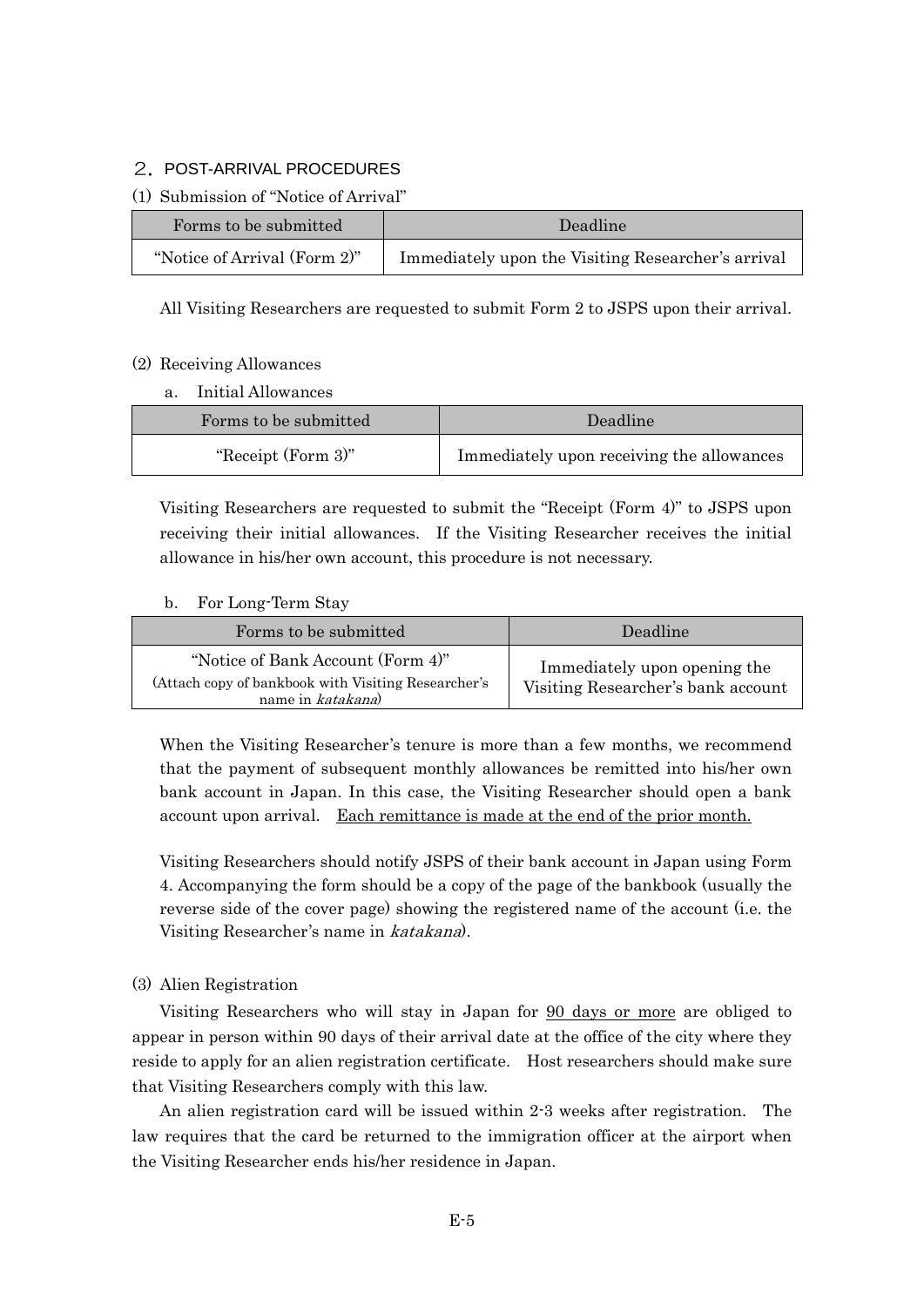#### (4) Insurance

JSPS registers Visiting Researchers (except those from Czech Republic, Hungary, and Slovakia) into the insurance program and pays their premiums directly to the insurance company.

The Host shall assist the Visiting Researcher in obtaining medical treatment and in processing insurance claims, based on "A Guide to the Insurance Policy for JSPS Fellows." The Visiting Researcher is requested to read the Guide, and mail the form of "Declaration, Agreement & Authorization" enclosed therein to the insurance company

To Visiting Researchers who stay in Japan for more than 60 days, a medical care ID card will be issued.

#### (5) Change of Period of Stay and Withdrawal

If, for an unavoidable reason, a Visiting Researcher should wish to withdraw from this program or change the period of stay, s/he must obtain the sending organization's consent, and contact their Host and JSPS as soon as possible.

The following conditions and procedures shall be observed.

a. Withdrawal

If the Visiting Researcher decides not to accept the fellowship, s/he must first give a notice of withdrawal to the sending organization.

#### b. Extension of tenure

Basically, the period of the tenure cannot be extended. However, when it is necessary to pursue research, an extension may be approved via consultation between JSPS and the sending organization. Visiting Researchers should contact JSPS if they wish to extend their stay in Japan for other purposes.

#### c. Shortening of tenure

Visiting Researchers will be required to reimburse JSPS the amount of already-paid allowances rendered inapplicable by the shortening of their tenure. Please contact JSPS in advance.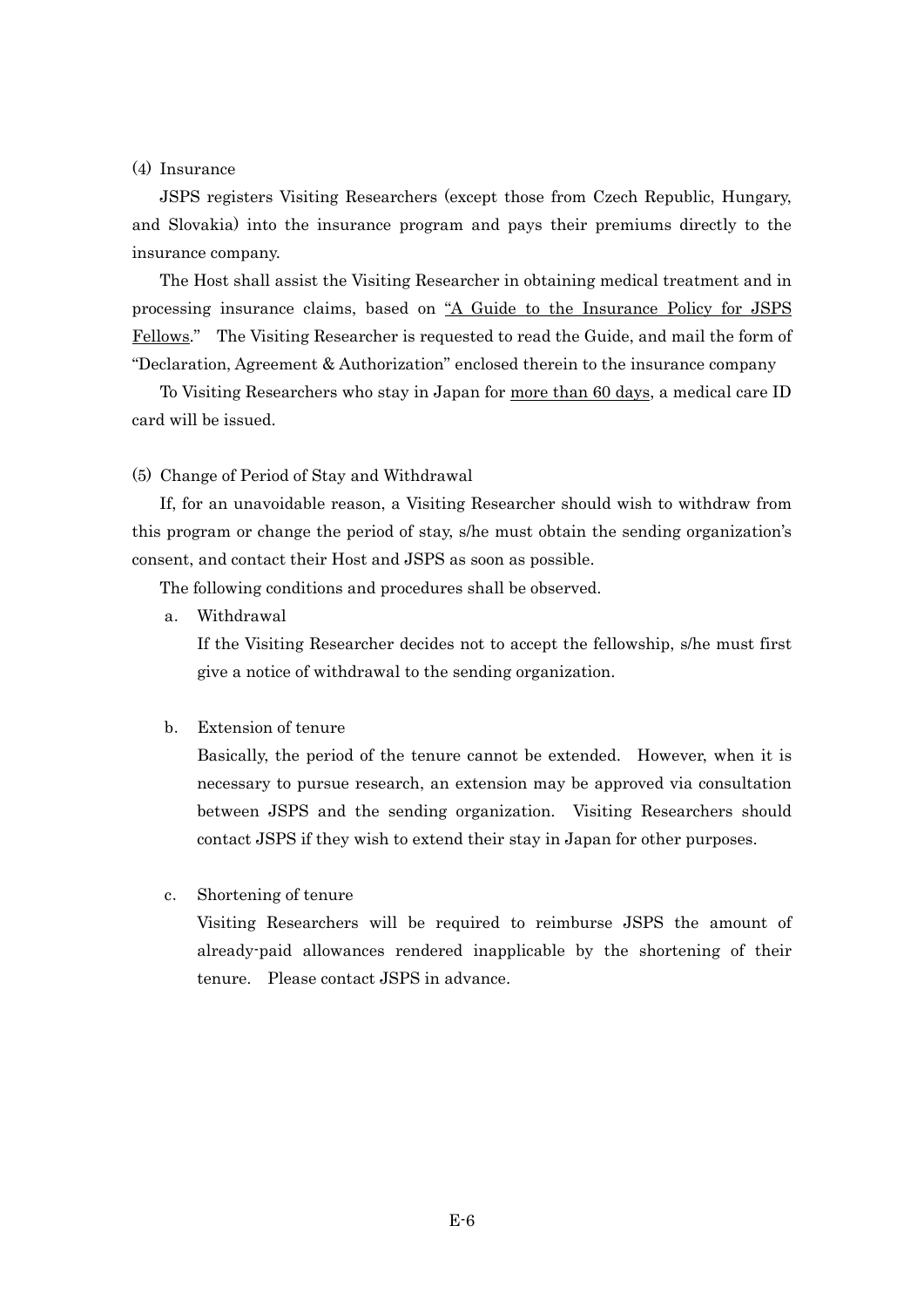- d. Temporary Absence
	- JSPS does not cover any travel expenses incurred while a Visiting Researcher is on temporary leave of absence.
	- The maintenance allowance will be suspended for the duration of the temporary absence. Insurance coverage will also be suspended during the period of absence from Japan. However, exceptions may be made to this rule for Visiting Researchers who stay in Japan for one year or longer, when they need to take temporary leave to achieve the objectives of their research plan. Please contact JSPS in advance.
	- The Visiting Researcher may be required to reimburse JSPS the amount of already-paid allowances rendered inapplicable by the temporary absence.
	- The overall period of stay outside Japan must not be more than a quarter of the originally approved period of tenure.
	- Before leaving Japan, the Visiting Researcher must apply for a re-entry permit at a Regional Immigration Office in Japan.
- e. Reimbursement

If a Visiting Researcher shortens the period of his/her stay under this program after having received payment of a maintenance allowance, s/he will be required to reimburse JSPS for the number of reduced days. After JSPS calculates the reimbursement and notify the Host of the amount, the Visiting Researcher and the Host shall take a following procedure.

1) They may transfer the amount to JSPS's bank account as shown below.

Bank Name : Mitsui Sumitomo Bank Branch Name : Tokyo Koumubu (Branch no. 096) Account Type : Ordinary Account Account Number : 3006629

Account Name : Dokuritsugyouseihoujin Nihon Gakujyutsu Shinkokai

Please note that the remittance must be made in the Visiting Researcher's name. The Visiting Researcher must pay the bank's service/transfer fee when making the remittance.

2) Or, they may reimburse the amount in cash to JSPS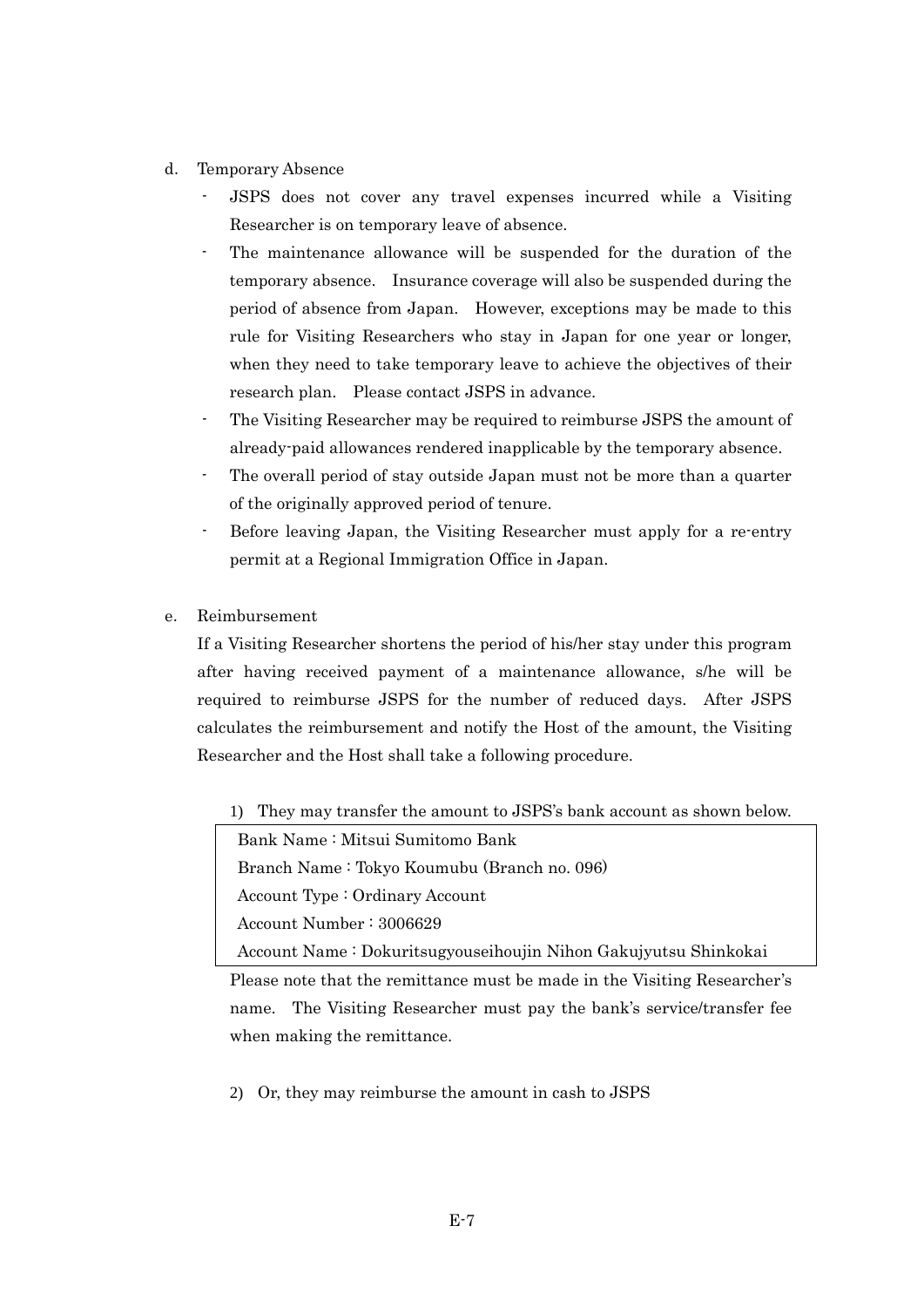## 3.PRE/POST-DEPARTURE PROCEDURES

## (1) Submission of "Notice of Departure from Japan"

| Form to be submitted                      | Deadline                                   |
|-------------------------------------------|--------------------------------------------|
| "Notice of Departure from Japan (Form 5)" | As soon as the Visiting Researcher decides |
|                                           | his/her return flight schedule             |

## (2) Submission of "Research Report"

| Form to be submitted       | Deadline                          |
|----------------------------|-----------------------------------|
|                            | Within one month of the Visiting  |
| "Research Report (Form 6)" | Researcher's departure from Japan |

Visiting Researchers must submit a research report to JSPS within one month after their departure from Japan. Form 6 is the cover page of the report. In preparing the report, please follow the instructions provided in the "Notes for Writing a Research Report." For the address to send the report, see page 12.

#### (3) Submission of Documents to Receive Host's Cooperation Allowance

| Forms to be submitted              | Deadline                            |
|------------------------------------|-------------------------------------|
| 「受入研究費精算払請求書」(Form 7)              |                                     |
| 「受入研究費支出簿」(Form 8)                 | Within two weeks of the             |
| 「受入研究費による国内出張旅費計算書」(Form 9-1, 9-2) | Visiting Researcher's               |
| Documentary evidences *1           | departure from Japan <sup>**2</sup> |

JSPS provides Host researchers with up to 50,000 yen to cover their actual expense of hosting the Visiting Researchers. The Host must submit the documents listed above to JSPS to claim payment, which is deposited into his/her bank account. With regard to Form 9-1, it must also be signed by the Visiting Researcher if s/he receives cash directly from the Host. For examples of expenses covered by this allowance, see Section Ⅲ2 (page E-10,11).

- ※1 For documentary evidence, an estimate, statement of delivery, invoice, and receipt should be submitted. When it is difficult to ready all these documents, a receipt specifying the name of the item and its price will suffice.
	- To cover traveling expenses, receipts or tickets showing the amount of fares, dates, and routes should be submitted.
	- Receipts and other documentary evidences should be made out in the name of "JSPS," except for traveling expenses.
- $\&2$  All forms should be submitted before the end of February of each fiscal year. If your departure will be in February or March, please let JSPS know in advance.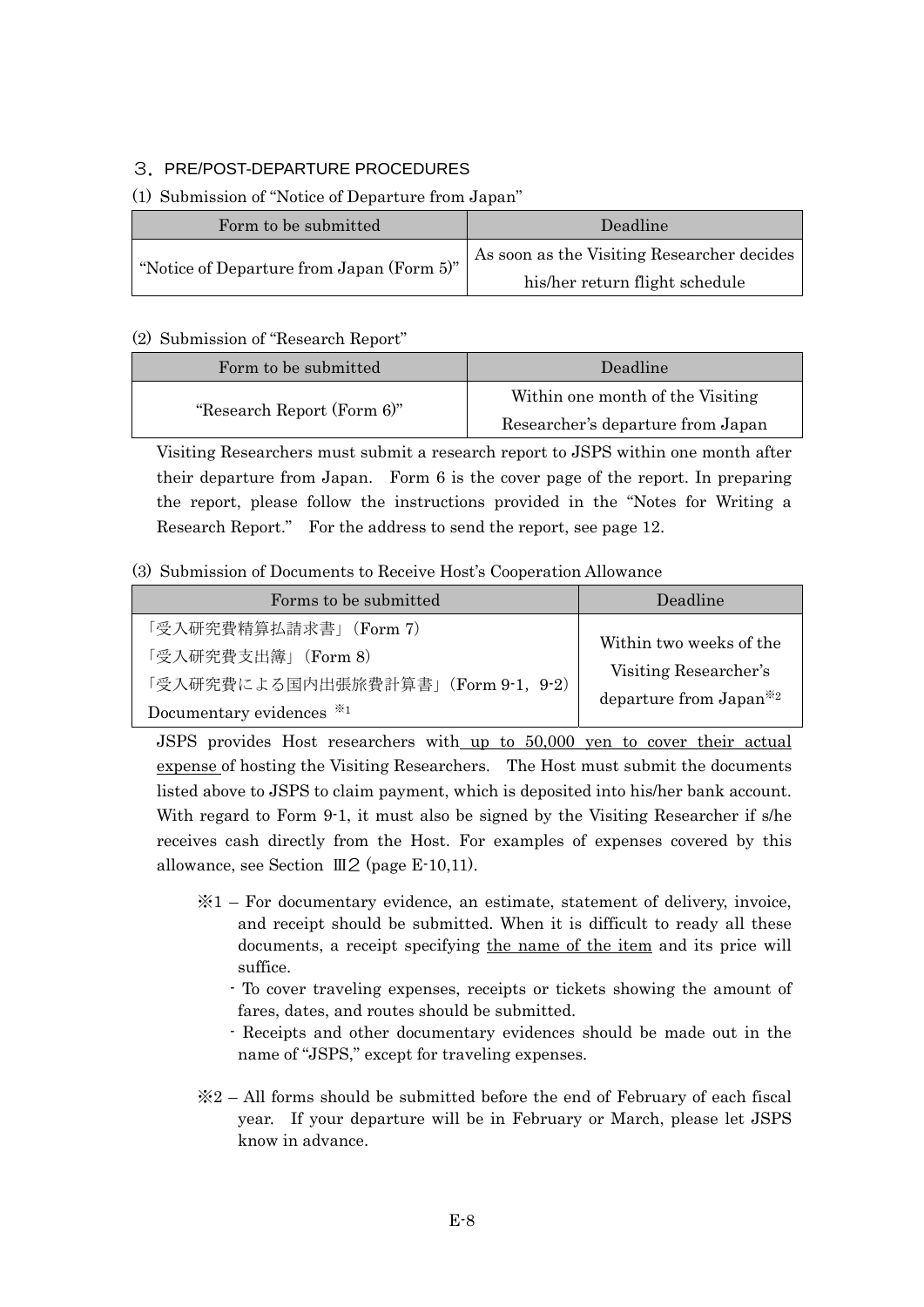# Ⅲ FINANCIAL PROVISIONS

The financial provisions offered in this Researcher Exchange Program are determined by memoranda between JSPS and each of its counterpart organizations. This section provides JSPS's financial provisions in cases when the sending countries (counterpart organizations) cover the Visiting Researchers' international transportation and JSPS provides their maintenance allowance while in Japan.

## 1.COVERAGE OF VISITING RESEARCHER'S EXPENSES

(1) Maintenance Allowance

| Allowance                         | Purpose                                        |
|-----------------------------------|------------------------------------------------|
| $1-24$ days: $14,000$ yen per day | JSPS provides this allowance to cover living   |
| 25-31 days: 336,000 yen           | expenses and housing costs related to Visiting |
| more than 1 month:                | Researchers' stay in Japan for the purpose of  |
| 336,000 yen per month             | carrying out research activities               |
| add 14,000 yen per day for        | in                                             |
| additional days up to 336,000 yen | collaboration with their Host Researcher.      |

How to apply-----Please refer to Section  $\mathbb{I}$  1(4) (page E-4)

How to receive this allowance-----Please refer to Section II  $2(2)$  (page E-5)

How to make a reimbursement after having received this allowance-----Please refer to Section II  $2(5)$  (page E-7)

## (2) Insurance

JSPS registers Visiting Researchers (except those from Czech Republic, Hungary, and Slovakia) into the insurance program and pays their premiums directly to the insurance company. Insurance coverage under the policy is as follows:

| Types of Benefits and Limit of Liability            |             |  |
|-----------------------------------------------------|-------------|--|
| Injury medical expenses benefit                     | 43,000,000  |  |
| Sickness medical expenses benefit                   | ¥3,000,000  |  |
| Sickness death benefit                              | ¥3,000,000  |  |
| Injury death benefit or residual disability benefit | ¥30,000,000 |  |
| Personal liability                                  | ¥30,000,000 |  |
| Rescuer's expenses indemnity                        | ¥2,000,000  |  |

Certain illnesses and conditions, e.g., pre-existing/chronic conditions and dental care, are not covered under the insurance polity. This insurance only covers the period of the Visiting Researcher's stay in Japan under this program. (In case of sickness, however, the coverage extends for 72 hours after the Visiting Researcher departs Japan.)

How the insurance is issued and how to receive benefits-----Please refer to Section II  $2/4$  (page E-6) and the description "A Guide to the Insurance Policy for JSPS Fellows"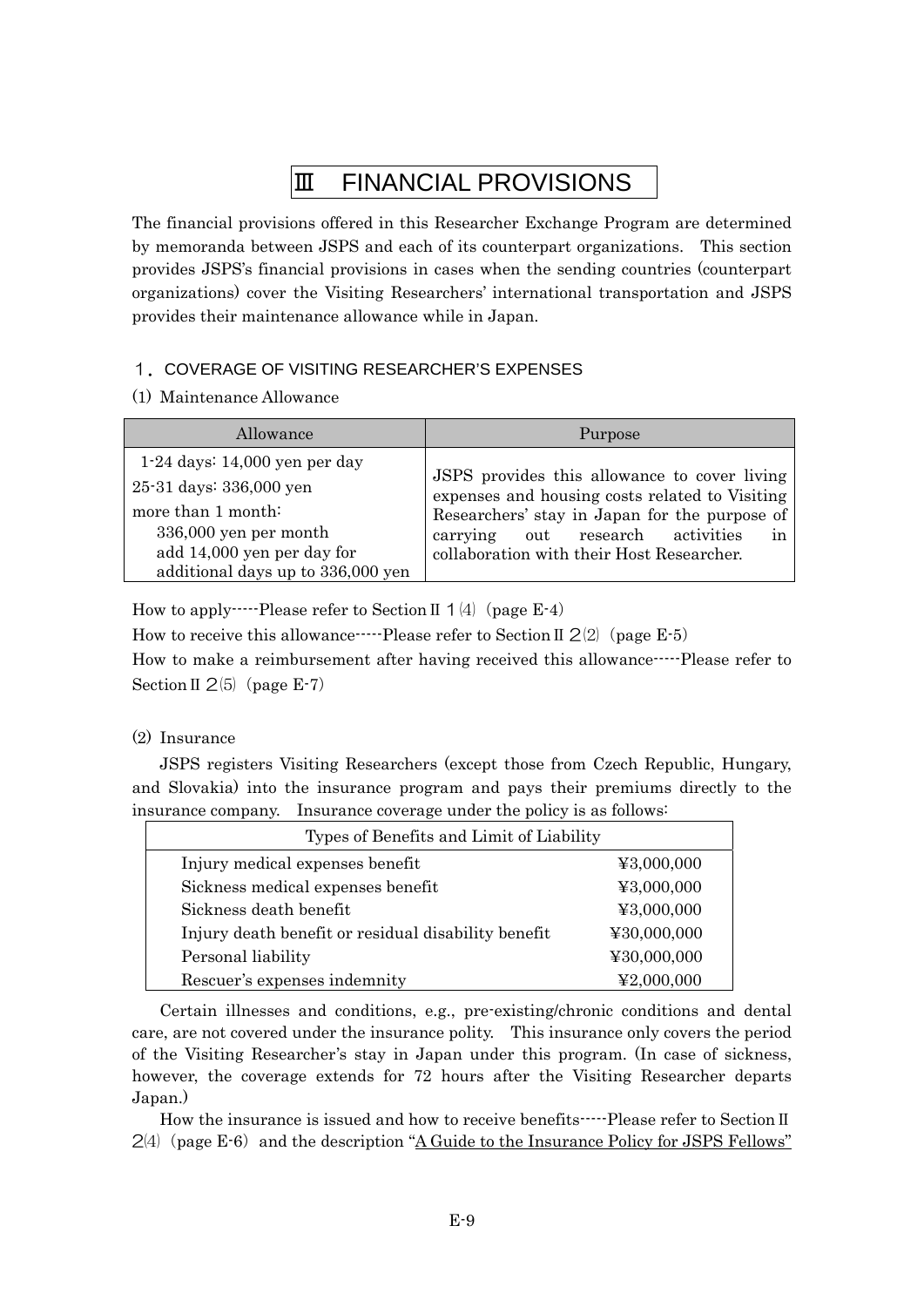## 2. COVERAGE OF HOST RESEARCHER'S EXPENSES

(1) Supplementary Allowance

| Allowance          | Purpose                                                                                                                                                                                                                                     |  |
|--------------------|---------------------------------------------------------------------------------------------------------------------------------------------------------------------------------------------------------------------------------------------|--|
| Up to $50,000$ yen | JSPS provides the Host this allowance to cover the following<br>expenses:<br>- Visiting researcher's domestic research travel<br>- Host's domestic travel if s/he accompanies the Visiting<br>Researcher<br>- Consumables and miscellaneous |  |

- a. Payable Items of Domestic Research Travel
	- Travel to institutions noted in the Notice of Acceptance (Refer to SectionⅡ 1(1)-b.) or travel for the purpose of doing fieldwork, attending research meetings/conferences, or conducting other related research activities. (If Visiting Researcher should wish to use the allowance to visit an institution not noted in the Notice of Acceptance, the Host should let JSPS know.)
	- The cost of transportation between the nearest airport and the host institution upon the Visiting Researcher's arrival in and departure from Japan.
- b. Points about Transportation Coverage
	- The daily commute from the Visiting Researcher's domicile to the host institution is not covered by this allowance.
	- Transportation within the 23 wards of Tokyo or within the same city is not covered.
	- The cost of the regular, most economical route to a research destination is covered.
	- The starting station should be the one nearest the host institution.
	- A ticket for reserved train seat is covered. Express train fares are covered for distances of over 50 kilometers. The "Nozomi" bullet train on the Shinkansen may be used. The cost of a first-class carriage "Green Car" is not covered.
	- Bus fares of over 1,000 yen are covered. Taxi fares are not covered, unless no bus or train is available for an unavoidable reason.
	- Concerning airfare, only the price of discount tickets is covered as a rule. The price of special seats is not covered.
	- You must attach receipts or tickets to prove the amount, the date and the route you have taken.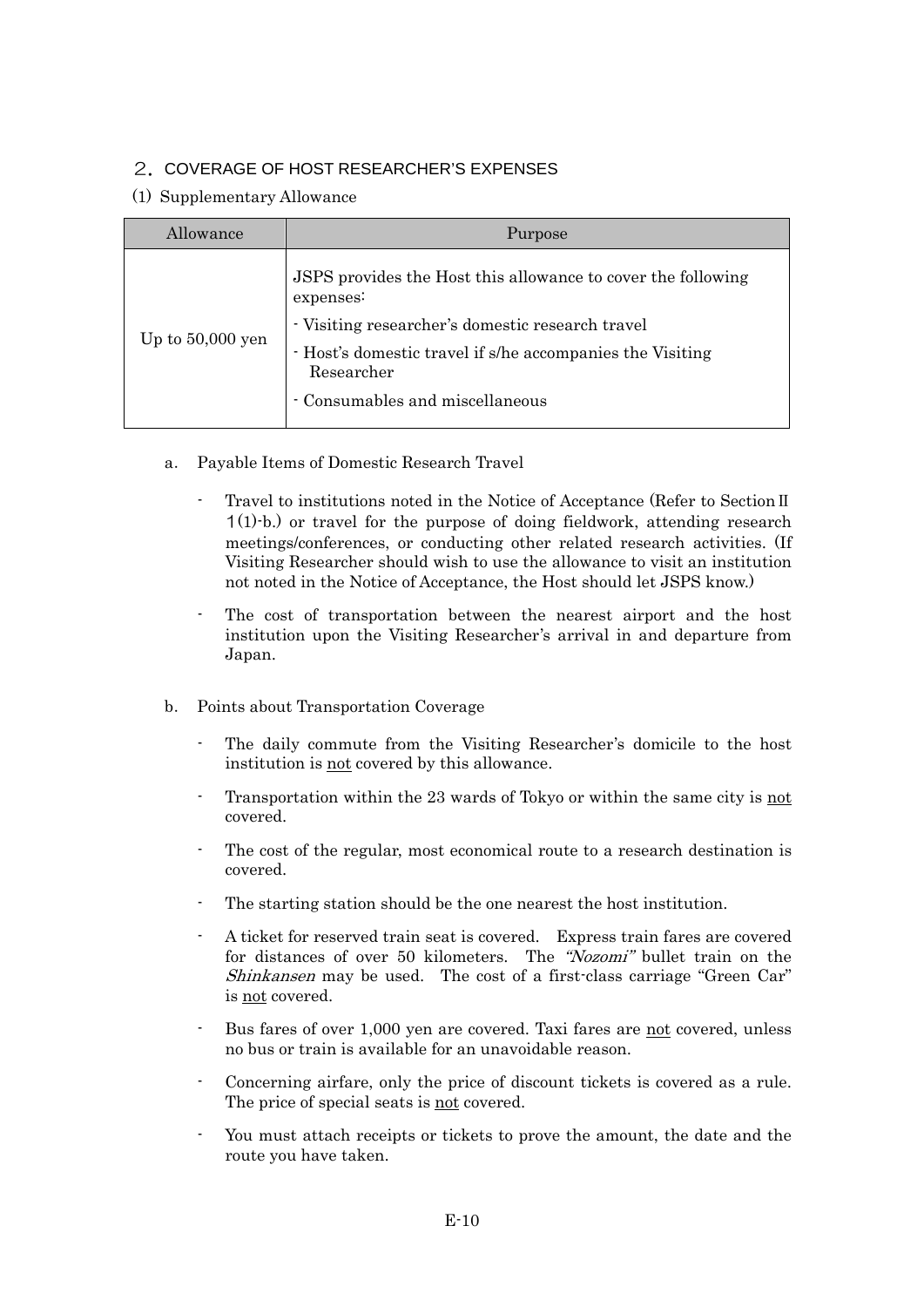- If you take a packaged trip that includes airfare and accommodations, the airfare is calculated as follows. In any case, the airfare may not exceed the regular rate.
	- 1) The amount as confirmed by the booking agent
	- 2) The amount after subtracting hotel and other charges [in case 1) is not available]
	- 3) The amount minus ¥11,000 set for lodging by JSPS's traveling regulations [in case 1) and 2) are not available]
- c. Points Regarding Daily Allowance and Hotel Charge
	- The daily allowance and hotel charge of a Host accompanying a Visiting Researcher are covered as follows.

| Daily Allowance | Hotel Charge       |
|-----------------|--------------------|
| $2,000$ yen/day | $11,000$ yen/night |

- Since a maintenance allowance is given to Visiting Researchers, daily allowance and hotel charge coverage are not provided them.
- A daily allowance is not provided for travel within the 23 wards of Tokyo or within the same city.
- Half of the daily allowance is provided for travel of less than 100 km by train, 50 km by ship, or 25 km by car or bus, unless you must stay one night at a hotel for an unavoidable reason.
- d. Points Regarding Consumables and Miscellaneous Expenses
	- Consumables defined as "fixtures/furnishings" or "books" by the host institution are not covered. Tradable coupons may not be purchased.
	- The cost of attending research meetings or seminars is covered, but not of attending receptions or social gatherings.
	- The cost of food and drink is not covered.
	- In case you do not have written estimates, bills, statements of delivery, you must submit receipts in which name of products and the amount are clearly written instead.

The Host and Visiting Researcher are required to use the supplementary allowance for the sole purpose of covering expenses directly related to implementing the Visiting Researcher's approved research plan. How the allowance will be used should be decided through discussion between the Host and Visiting Researcher, taking strict care to avoid any improper expenditures.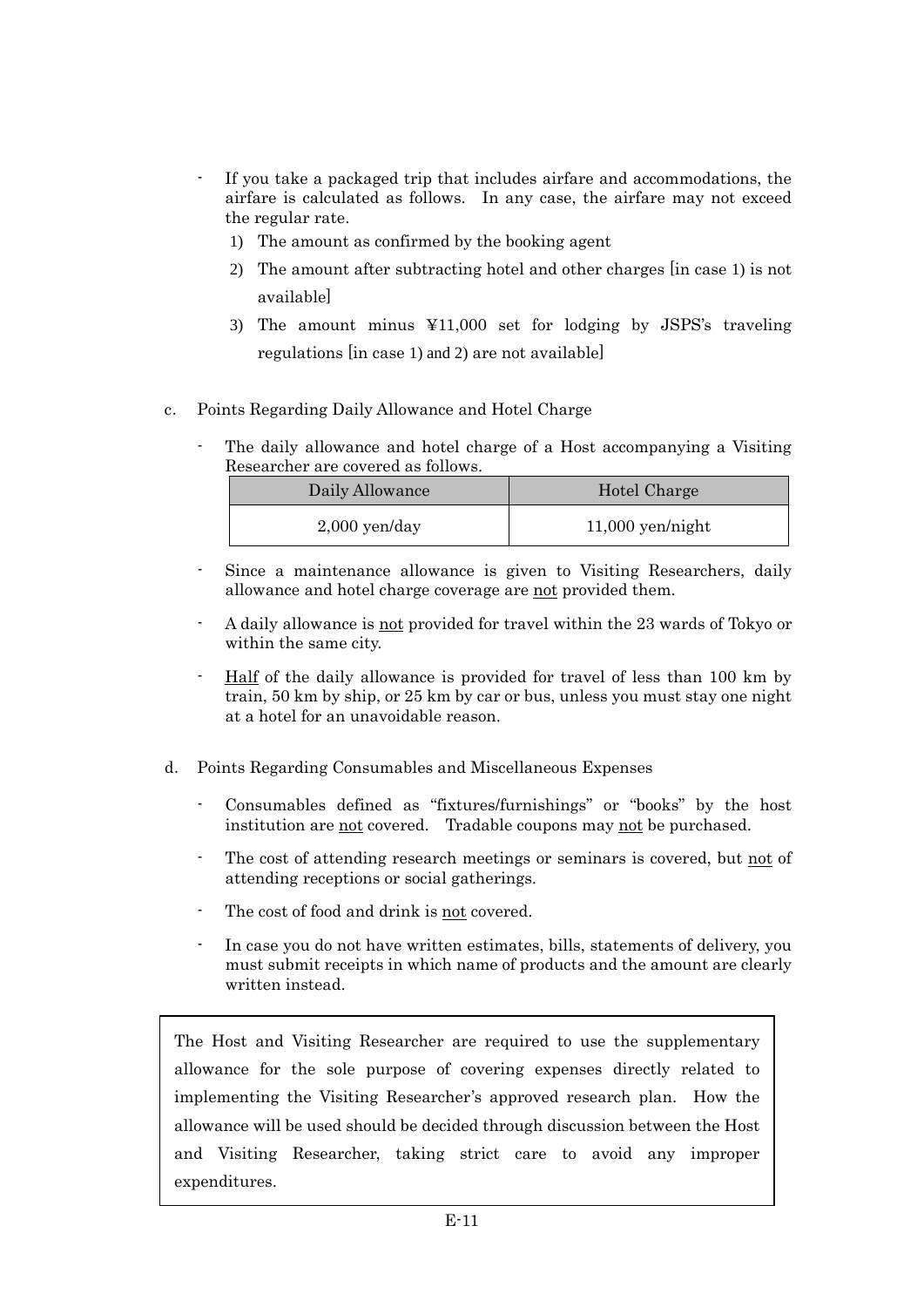# Ⅳ 連絡先一覧(CONTACT INFORMATION)

1. 独立行政法人日本学術振興会/Japan Society for the Promotion of Science

〒102-8471 東京都千代田区一番町 6 番地 6 Ichiban-cho. Chiyoda-ku, Tokyo 102-8471

中国・韓国・シンガポール担当(authority concerned China, Korea and Singapore) ◆地域交流課 Asian Program Division 電話番号 (tel): (03) 3263-2387 ファクシミリ(fax):(03) 3234-3700 上記の国を除くすべての国(authority concerned all countries excluding above)

◆研究協力第一課 Research Cooperation Division I

電話番号 (tel) :(03) 3263-1983, 1932 ファクシミリ(fax):(03) 3263-1673

#### 2.対応機関/Counterpart Organizations

日本学術振興会の「特定国派遣研究者 募集要項 対応機関の担当部局連絡先等」を 参照のこと。(または「受入回答書」に同封する「交流概要」を参照のこと。) http://www.jsps.go.jp/j-bilat/tokutei/renraku.html (日本語)

Please refer to JSPS Scientist Exchanges CALL FOR PROPOSALS. http://www.jsps.go.jp/english/e-bilat/ex\_proposals\_tablec.html(website in English)

3.保険会社/Insurance Company Authorized by JSPS

同封の「海外旅行傷害保険に関する説明書」参照のこと。

Please refer to the enclosed description, "A Guide to the Insurance Policy for JSPS Fellows".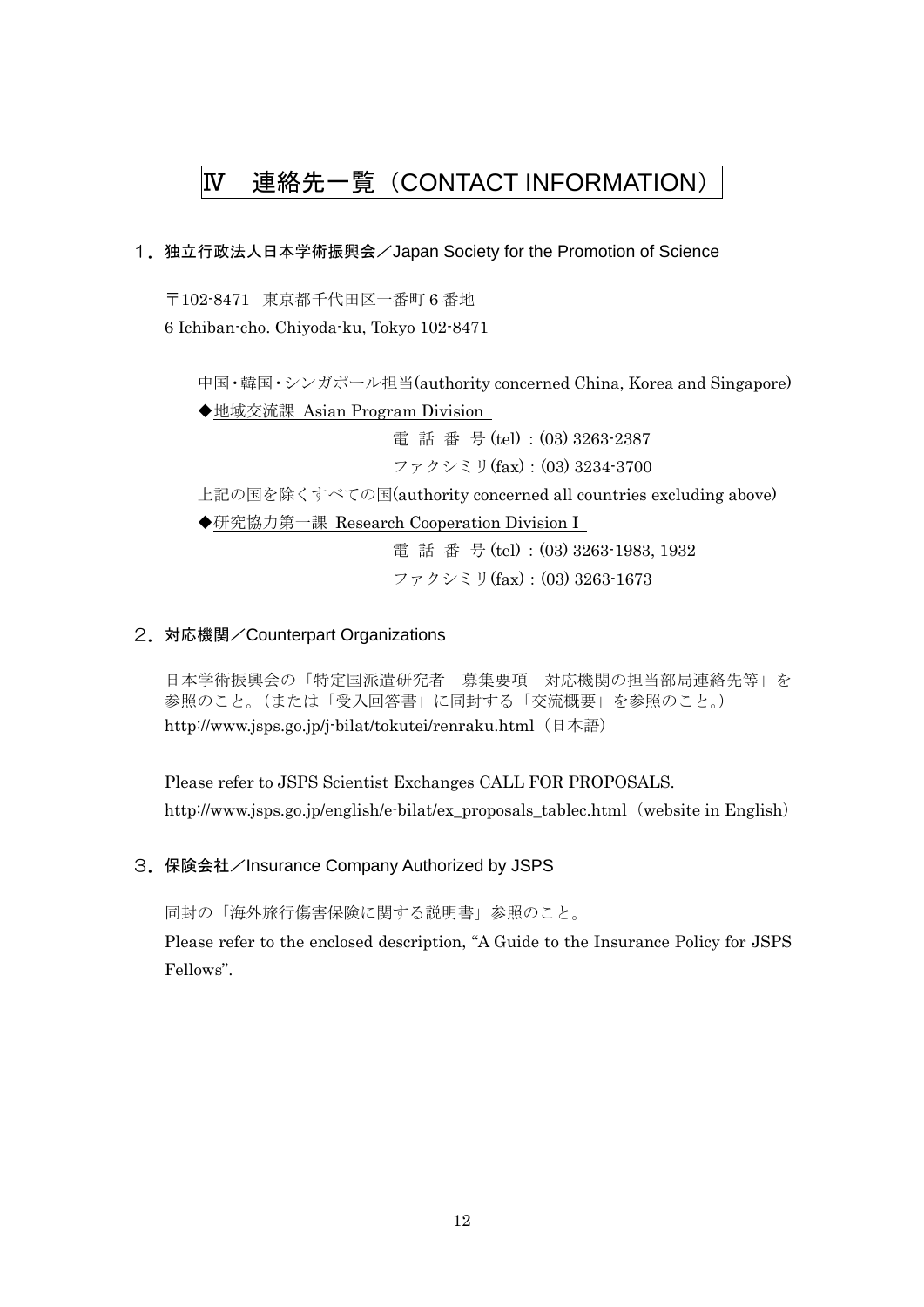4. 日本の情報について/Japanese Information

振興会の英文ホームページの「Useful Links」から下記の情報についてリンクできます。 ご参照ください。 JSPS's English website provides links to the following organizations and useful information sources. http://www.jsps.go.jp/english/e-links/main.html

日本での生活情報/Website for Japan Information http://jin.jcic.or.jp/index.html

#### 5.在留関係情報/Immigration Information

◆入国·在留手続 FAX·音声自動応答案内 (年内無休) Telephone: (03) 5796-7112 For 24-hour automatic telephone information service (Fax and voice in Japanese and English)

◆外務省ホームページ http://www.mofa.go.jp/ ( Ministry of Foreign Affairs Official Web Site ) Website for Entry Visa Information

◆入国管理局

( Immigration Bureau of Japan ) ホームページ/Website for Immigration Information http://www.immi-moj.go.jp/ 電話番号(tel):(03) 3580-4111 住所(address):〒100-8977 東京都千代田区霞ヶ関1-1-1

1-1-1, Kasumigaseki, Chiyoda-ku, Tokyo

◆法務省サイトの入国管理局ページ http://www.moj.go.jp/NYUKAN/index.html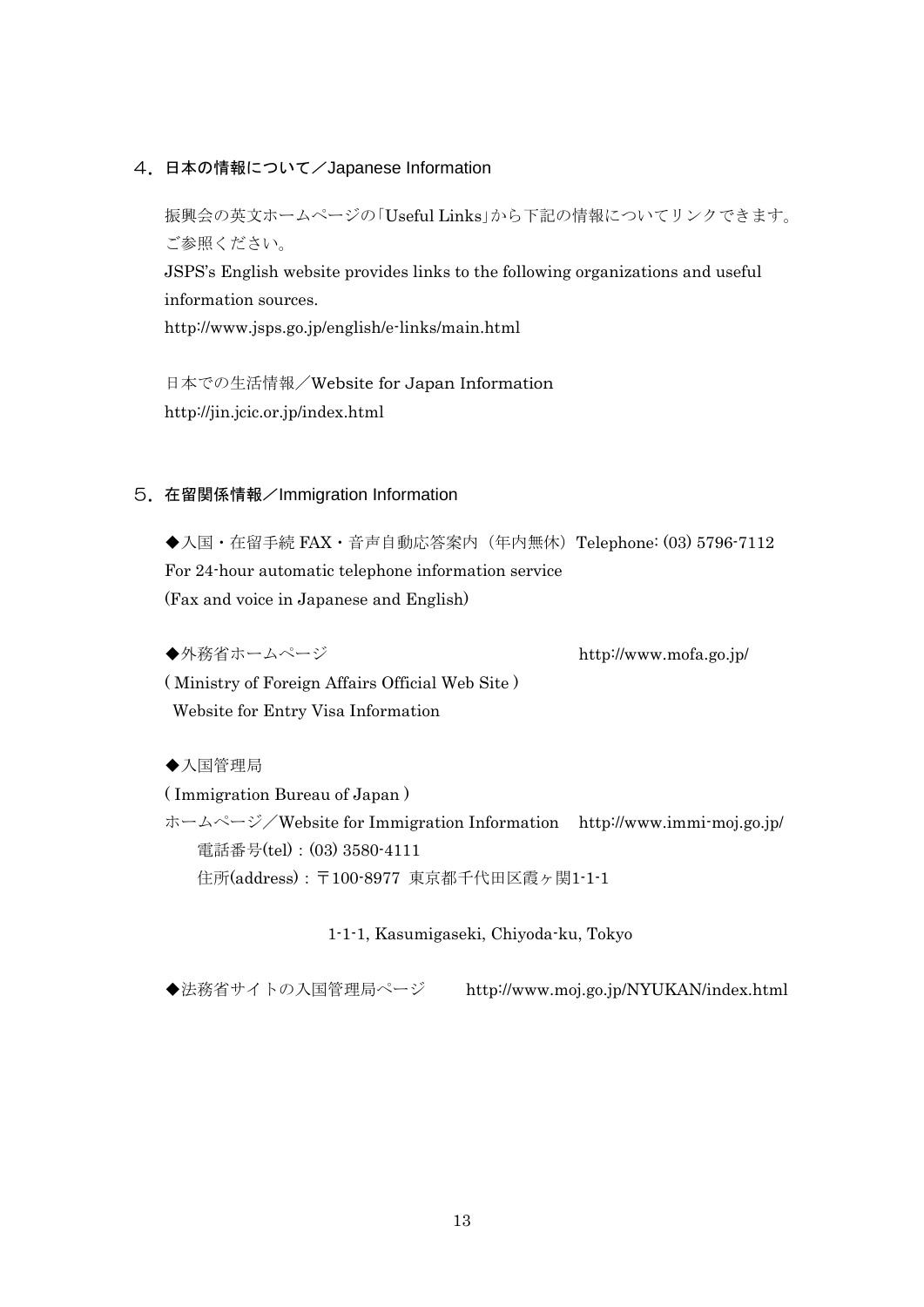# 6.外国人在留総合インフォメーション・センター

(英・中・韓・西語等による相談,Email にも対応) Immigration Information Centers ( in English, Chinese, Korean, Spanish and others) ホームページ/Website http://www.immi-moj.go.jp/info/index.html

| ・仙 台           | 〒983-0842 仙台市宮城野区五輪1-3-20 仙台第二地方法務合同庁舎内                                     |                           |
|----------------|-----------------------------------------------------------------------------|---------------------------|
| Sendai         | 1-3-20, Gorin Miyagino-ku, Sendai-shi                                       | $(022)$ 298-9014          |
| ·東京<br>Tokyo   | 〒108-8255 東京都港区港南5-5-30<br>5-5-30, Konan, Minato-Ku, Tokyo                  | $(03)$ 5796-7112          |
| ·横浜            | 〒231-0023 横浜市中区山下町37-9 横浜地方合同庁舎内                                            |                           |
| Yokohama       | 37-9, Yamashita-cho, Naka-ku, Yokohama-shi                                  | $(045)$ 651-2851 $\sim$ 2 |
| ・名古屋<br>Nagoya | 〒460-8582 名古屋市中区錦2-2-13 名古屋センタービル3階<br>2-2-13, Nishuki, Naka-ku, Nagoya-shi | $(052)$ 223-7336 $\sim$ 7 |
| ·大阪            | 〒540-0012 大阪市中央区谷町2-1-17                                                    |                           |
| Osaka          | 2-1-17, Tanimachi, Chuo-ku, Osaka-shi                                       | $(06)6941-3701\sim 2$     |
| •神戸<br>Kobe    | 〒650-0024 神戸市中央区海岸通り29 神戸地方合同庁舎内<br>Kaigan-dori, Chuo-ku, Kobe-shi<br>29,   | $(078)$ 326-5141          |
| ·広島            | 〒730-0012 広島市中区上八丁堀6-30                                                     |                           |
| Hiroshima      | 6-30, Kami-hacho-bori, Naka-ku, Hiroshima-shi                               | $(082)$ 502-6060          |
| ・福 岡           | 〒812-0003 福岡市博多区下臼井778-1<br>福岡空港国内線第3ターミナルビル内                               |                           |
| Fukuoka        | 778-1, Shimo-usui, Hakata-ku, Fukuoka-shi                                   | $(092)$ 626-5100          |